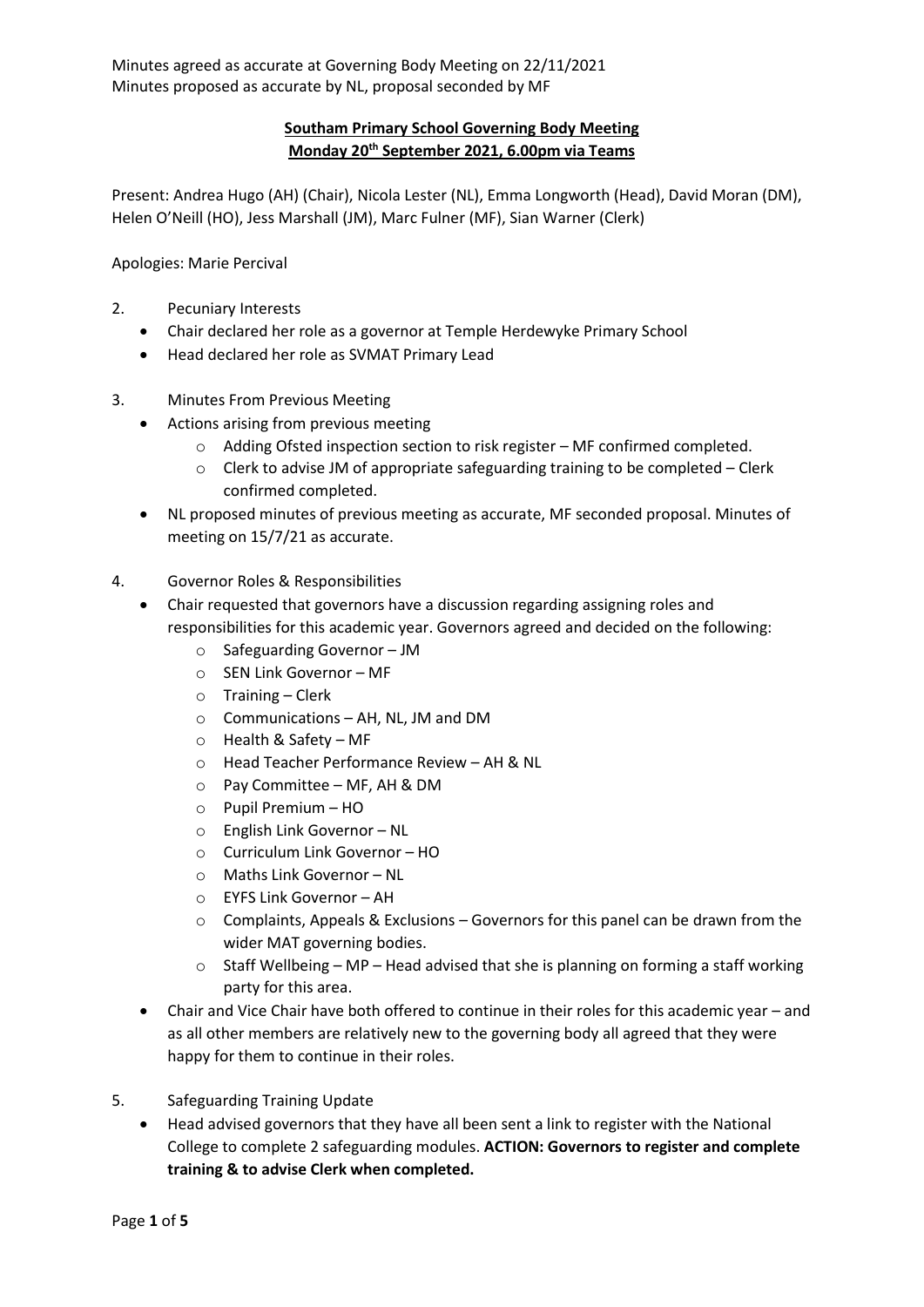- Head advised that all staff completed safeguarding training at the beginning of the academic year.
- Head said that over the summer break there had been multiple child protection issues, and currently there are 4 children with child protection plans. Head expanded and said that the child protection incidents are significant in number and are very time consuming.
- Head advised that herself and Deputy DSL have refresher DSL training coming up this term.
- Head advised that staff have also been registered with the National College and have online training to complete.
- *Governor said that the new initiative to encourage parents to use the 'handle with care' comment on class dojo to teachers was a really good idea*. Head said that it can be used if parents feel that children may need that little extra bit of support and attention in school because of anything that may be affecting them outside school. Head said that the initiative has been well received by parents.
- In order to assist JM in her role as new safeguarding governor, chair said that she would forward previous safeguarding meeting reports to JM for reference. **ACTION: Chair to forward reports to JM.**
- 6. Finance
	- Head said that she has had to go to a supply agency in order to get specialist TA support for a child with a high level of need in Year 2. Head said that this was her only option available and is very costly at approximately £500 a week (whilst child was on a part timetable, in for mornings only) and something that hadn't been budgeted for. Head said that they are in the process of applying for an EHCP for this pupil. When/if this is granted, it would mean the school should receive additional funding to help support the child in school.
	- *Governor asked where the extra funding will come from for this current provision*. Head said that it will not come from one specific pot of money, it will be funded from several different areas of the budget. Head also said that depending on the outcome of the EHCP review, the child 's parents may decide to seek alternative school provision more suited to the child's needs.
	- *Governor asked if the TA that is being contracted is the same each day.* Head confirmed that it was.
	- *Governor asked if the building works had been completed and was the project on budget*. Head said that the summer building project to create 2 new classrooms has been completed and that not all the capital budget that was allocated for this had been used. This was largely due to the fact they have decided not to install skylights, which it was felt, were not required in the end.
	- *Governor asked if there was much to be adjusted following snagging list.* Head said that there were but that they were minimal and have all been rectified.
	- *Governor asked what will happen to the money that was allocated for swimming lessons that was budgeted for last academic year*. Head that the monies would be carried forward to this academic year as swimming lessons for years 3 & 4 children will be resuming this term.
	- *Governor asked whether volunteers would be required to assist with the swimming lessons*. Head said that they would need volunteers but that they would be kept to a minimum.
- 7. Training
	- Governors all confirm that they have read the latest update of KCSiE.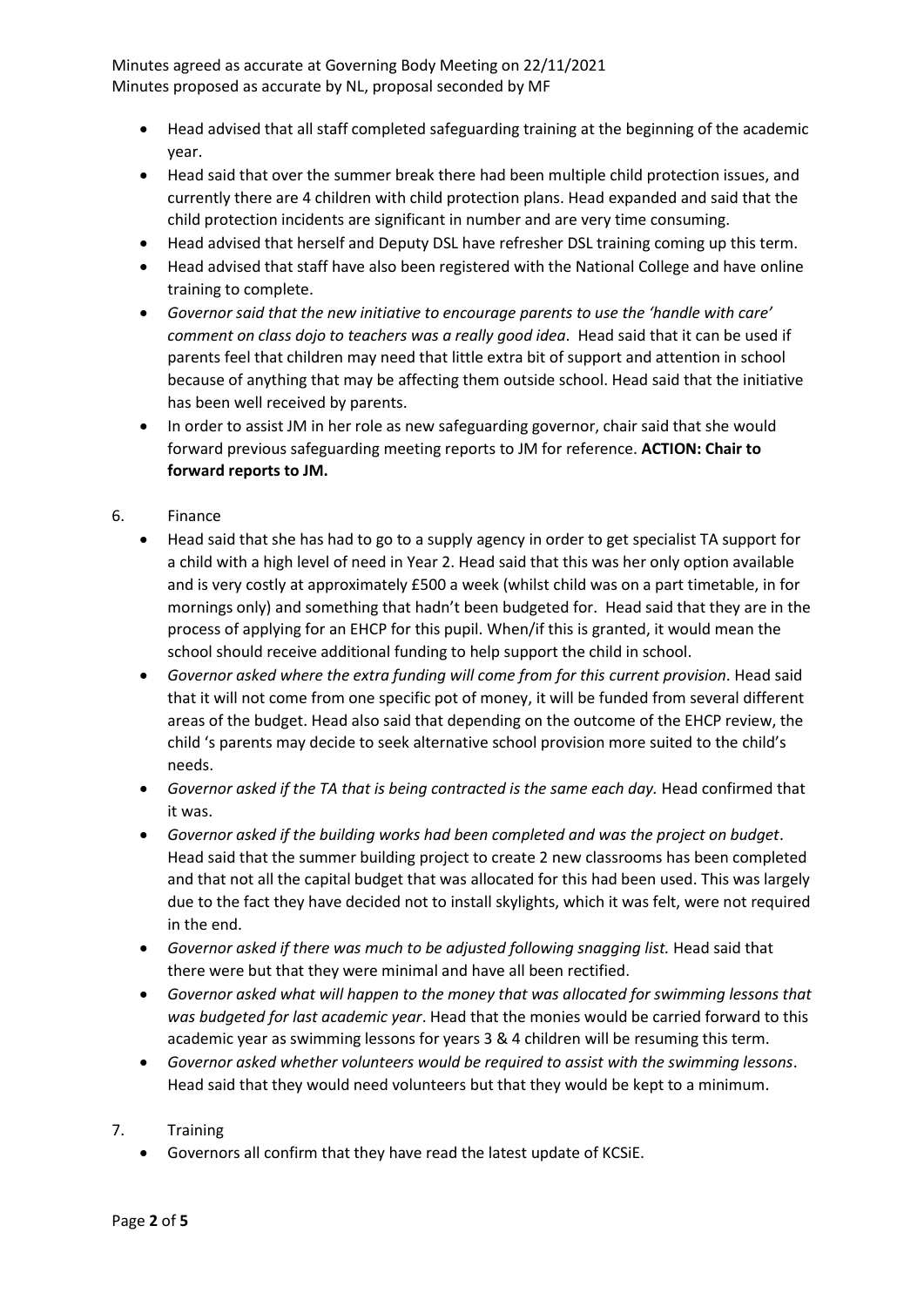- All governors required to complete GDPR & Fire Prevention Training provided by the MAT by 15/10/21. **ACTION: Governors to complete training**.
- 8. Health & Safety
	- *MF advised that there were no H & S updates and that he would carry out a H&S walkaround the school this term*. **ACTION: MF to arrange to meet with Head to update risk register.**
- **9.** Head Teacher Appraisal Panel
	- *Chair asked best way to arrange HT appraisal meeting.* Head suggested that AH & NL put forward dates they are free to Ranjit Samra & Emma so that a mutually agreeable date can be agreed. **ACTION: AH & NL to send RS dates they are free for head teacher appraisal***.*
- 10. Governor Code of Conduct
	- All governors confirmed they have read and signed the latest code of conduct.
- 11. Adopting Scheme of Delegation (document circulated during meeting)
	- All members agree to document.
- 12. Review School Improvement Plan
	- Head confirmed that document is still a work in progress this term however has not fundamentally changed since the document was presented to governors in the summer term. The document focuses on the shared experience between staff with the aim to review and improve through coaching with peers, ad share expertise.
	- Head said that the new members of staff have settled in well.
	- Head said that the school has not had the pupil premium funding & catch-up funding confirmed yet.
	- Head said that they now have a staff member who is the school's mental health ambassador to focus on pupil wellbeing.

## 13. Review SEF

- *Chair mentioned that there was section in the document for governors.*
- Head said that the section fits in within the leadership and management part of the document, which, has largely remained unchanged since the summer term. **ACTION: Copy of SEF to be forwarded to DM.**
- 14. Policy Review
	- Child Protection & Safeguarding Policy Chair of Governors number to be added to this policy. All governors approve this policy.
- 15. Sports Premium Report (refer to document circulated prior to meeting)
	- *Governor commented that document is robust*.
	- Head advise that they now have the use of the minibus purchased by Southam College if they wish.
	- Head advised that the sports after school club has resumed.
	- Head advised that the school admissions criteria had changed which meant that KS2 classes could potentially rise above 30 children, with it becoming much harder to refuse entry based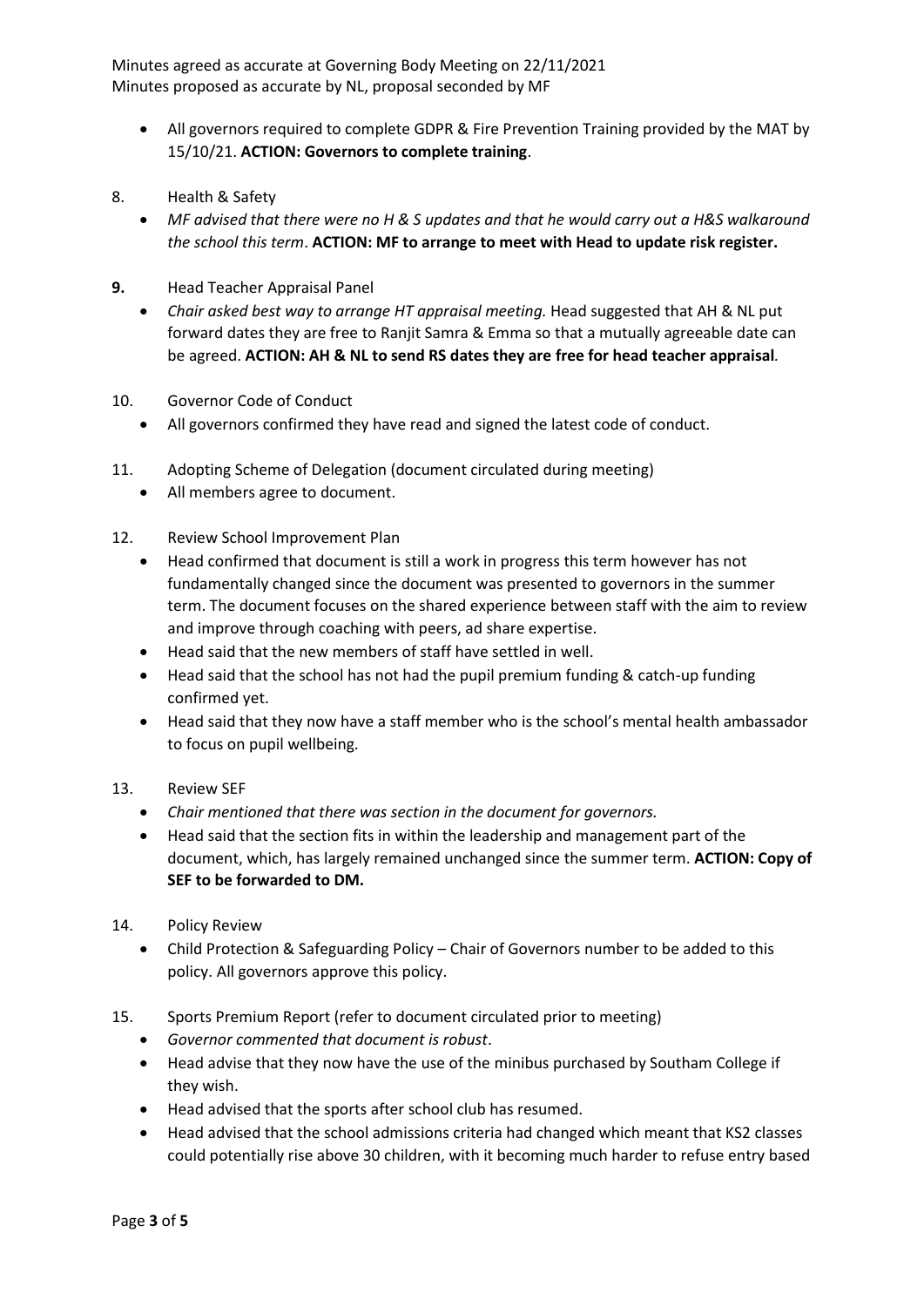> on children's numbers in KS2 classes. Head confirmed that KS1 classes remain unaffected by this changed as they are capped at 30. **ACTION: Head to circulate new admissions criteria.**

- 16. Pupil Premium Report
	- Head said that she had bought a product/resource Now, Press, Play for classes to use. Head said that is has already been used and has been well received by staff.
	- Head said that the area in which the school is located has a high proportion of low-income families that qualify for welfare free school meals.
	- *Governor asked if pupils had attained as expected or has a dip in attainment been noticed*. Head confirmed that they had seen a dip in attainment and have found that children are having to rebuild their stamina for being in school and learning following the prolonged period of not being in school.
	- *Governor asked about the progress/plans for the library*. Head said that they have not yet started, however FOSPS have agreed to provide some funding for the development of the library.
- 17. Monitoring & Evaluation
	- *Chair asked if learning walks could resume this term*. Head said that she was happy for them to resume, obviously this would be wholly dependant on any guidelines that may or may not have to be adhered to. A date of the 1/12/21 was suggested.
	- *Governor suggested that the committee come together to discuss and agree a focus for the learning walks*.
- 18. Sunny Days
	- Chair advised that she is back in touch with the school's solicitor to request that a transfer agreement be Sunny Days Before and After School Club and Sunny Days Group LTD. An email was received today from Guy Darvill which AH is going to forward to the solicitor for advice.
	- Chair advised that potentially they are looking for a transfer as soon as all legal complexities have been sorted out.

## 19. AOB

- Head requested that the September 2022 meeting be moved to later in the month so that the head has more meaningful data to share with the board. All governors agree to this.
- Governors agree that going forward a mixture of online and in person meetings may be the best way forward. All members agree and decide that the next meeting scheduled for 22/11/21 be held in person in school.
- Chair advised that the open evening for new prospective parents is coming up on the 21/10/21 and asked for any volunteers to go along as governor representatives. Governors can meet prospective parents in the mini hall and have a chat over a tea/coffee.
- Governors agree to compose a parental questionnaire for existing parents for parents evening. **ACTION: Jess, David, Andrea & Nicola to compose questionnaire.**